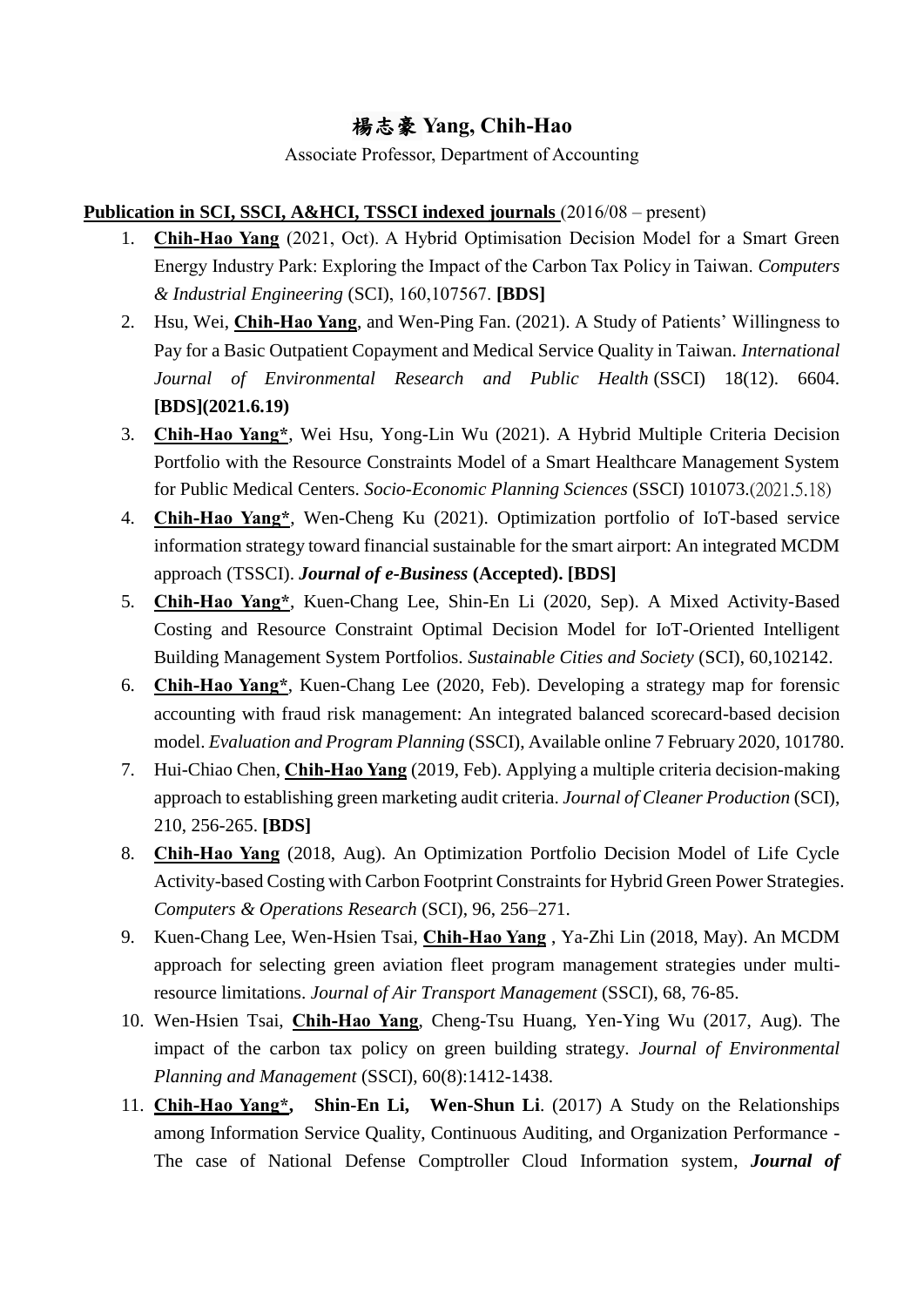*Contemporary Accounting* (TSSCI), 18(1), 55-77. **[BDS]**

12. **Chih-Hao Yang\*,** Kuen-Chang Lee, Hui-Chiao Chen (2016, Oct). Incorporating carbon footprint with activity-based costing constraints into sustainable public transport infrastructure project decisions. *Journal of Cleaner Production* (SCI), 133(1),1154–1166. **[BDS]**

### **MOST competitive grant**

- 1. **Chih-Hao Yang** (2019)*, Application of a Multi-Decision Model for Green Energy Chain Industrial Symbiosis Circular Economy Practice*, Ministry of Science and Technology, Taiwan.(2019/08/01-2021/11/30) (\$1,464,000)
- 2. **Chih-Hao Yang** (2018)*, The driven of Green FinTech for Smart Sustainable City innovation development: A Study of an Optimal investment decision model and Machine Learning*, Ministry of Science and Technology, Taiwan. (2018/08/01-2019/07/31) (\$449,000)
- 3. **Chih-Hao Yang** (2016)*, The evaluation of performance for Smart Energy Industry Development- An Optimal Energy-Mix Decision Model* , Ministry of Science and Technology, Taiwan. (2016/08/01-2018/07/31) (\$1,155,000)
- 4. **Chih-Hao Yang** (2015)*, Modeling decision making for renewable energy power system and Activity-based management-oriented analysis of life cycle cost and benefit,* Ministry of Science and Technology, Taiwan. (2015/08/01-2016/07/31) (\$483,000)
- 5. **Chih-Hao Yang** (2014), *Incorporating Carbon Footprint with Activity-Based Costing constraints into Sustainable Public Transport Infrastructure Projects Decision*, Ministry of Science and Technology, Taiwan. (2014/08/01-2015/07/31) (\$478,000)

#### **Publication of peer-reviewed conference proceeding**

- 1. **Chih-Hao Yang\***, Kuen-ChangLee, Yen-Yu Liu (2020, Nov). Robot Process Automation (RPA) strategic sourcing and critical success factors evaluation: A multiple criteria approach based on balanced scorecard. *2020 Taiwan Accounting Association Annual Conference and Asian Accounting Associations Conference,* 2020 TAA, Soochow University, Taipei, Taiwan.
- 2. **Chih-Hao Yang** (2019, Dec). The application of a multi-decision model for circular economy business model innovation for the green energy industry *The 20th Asia Pacific Industrial Engineering and Management System Conference* (APIEMS 2019), Japan.
- 3. **Chih-Hao Yang\***, Kuen-Chang Lee (2018, Dec). Developing the strategy map for forensic accounting with fraud risk management: An integrated balanced Scorecard-based decision model. *2018 Taiwan Accounting Association Annual Conference and Asian Accounting Associations Conference*, Taiwan.
- 4. **Chih-Hao Yang** (2018, Oct). Integration of the Activity-Based Costing and Multi-Criteria Decision-Making Programming Decision Model into the Smart Healthcare Information Portfolio Strategy. *Asia*-*Pacific Management Accounting Association 2018* (*14th*) *Annual*